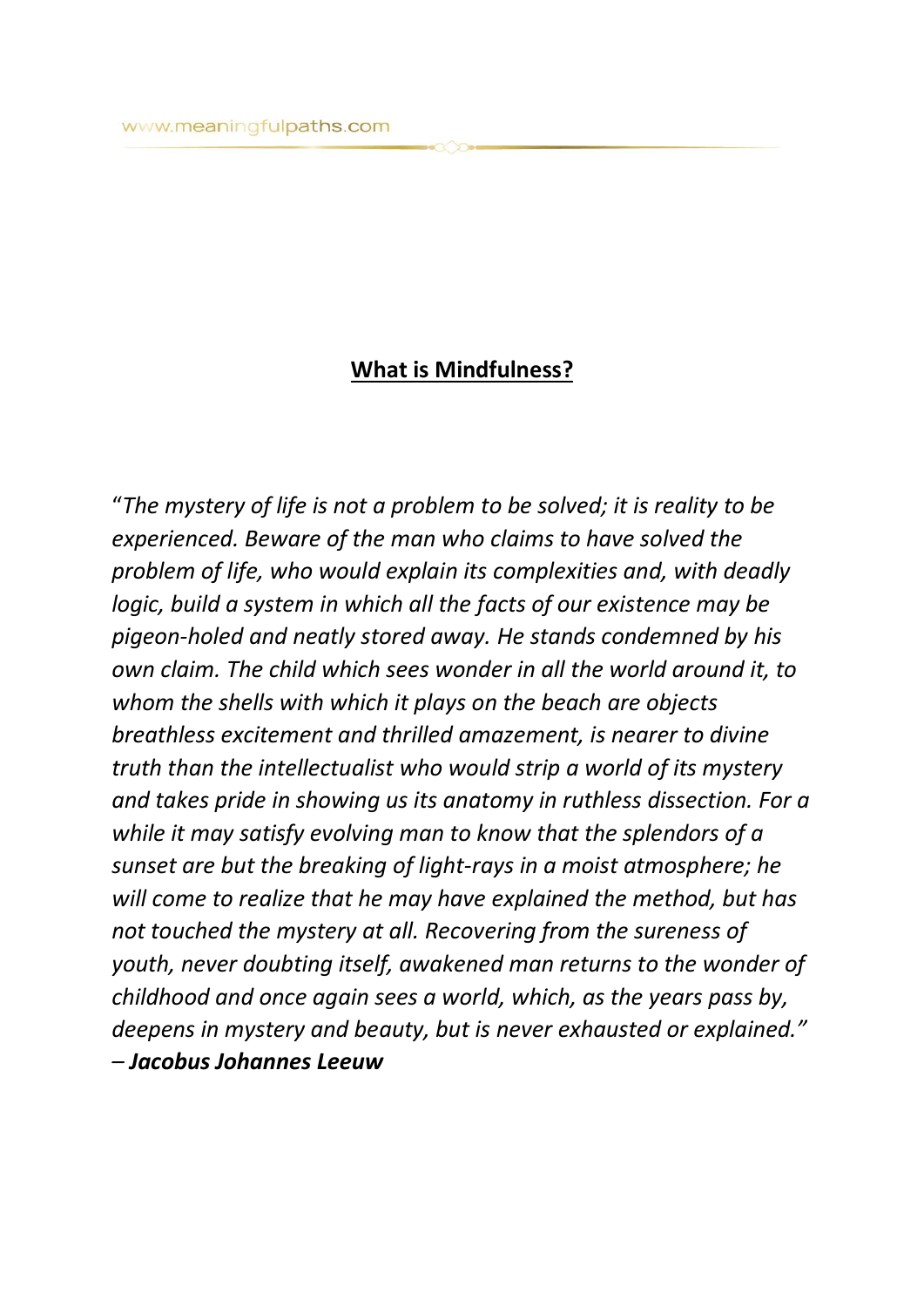## **What is Mindfulness?**

Jon Kabat- Zinn (PhD) 2003; "the awareness that emerges through paying attention on purpose, in the present moment, and non-judgmentally to the unfolding of experience moment by moment."

Jon Kabat-Zinn explains what mindfulness is. Here he explains that mindfulness is not a technique. Please see video here.

<https://www.youtube.com/watch?v=HmEo6RI4Wvs&feature=youtu.be>

Jon Kabat-Zinn created Mindfulness-Based Stress Reduction (MBSR) and brought mindfulness into mainstream medicine and detached mindfulness from religious aspects.

## **Mindfulness is not:**

. A religion (roots in Buddhism but not a religion).

. To relax (mindfulness can at times be uncomfortable but we can learn more about ourselves during this process. Relaxation from mindfulness is a byproduct).

. A way to change thoughts (mindfulness has nothing to do with not thinking or changing thoughts).

. Difficult (many studies have shown children utilising and adapting to mindfulness practices well).

. Easy (mindfulness requires consistent efforts whereas many of us have many thoughts of the past and the future in our heads).

. A way to not be concerned with the future anymore (mindfulness is a way to create more of a balance between the past, present and the future. We will need to plan for the future and being present moment permanently may not always be practical).

. Just an idea (many studies into the field of psychological study have found scientific benefits of mindfulness. Dr Hugo Alberts says there are about 30-40 publications on average of mindfulness in the field of science now).

## **Mindfulness is:**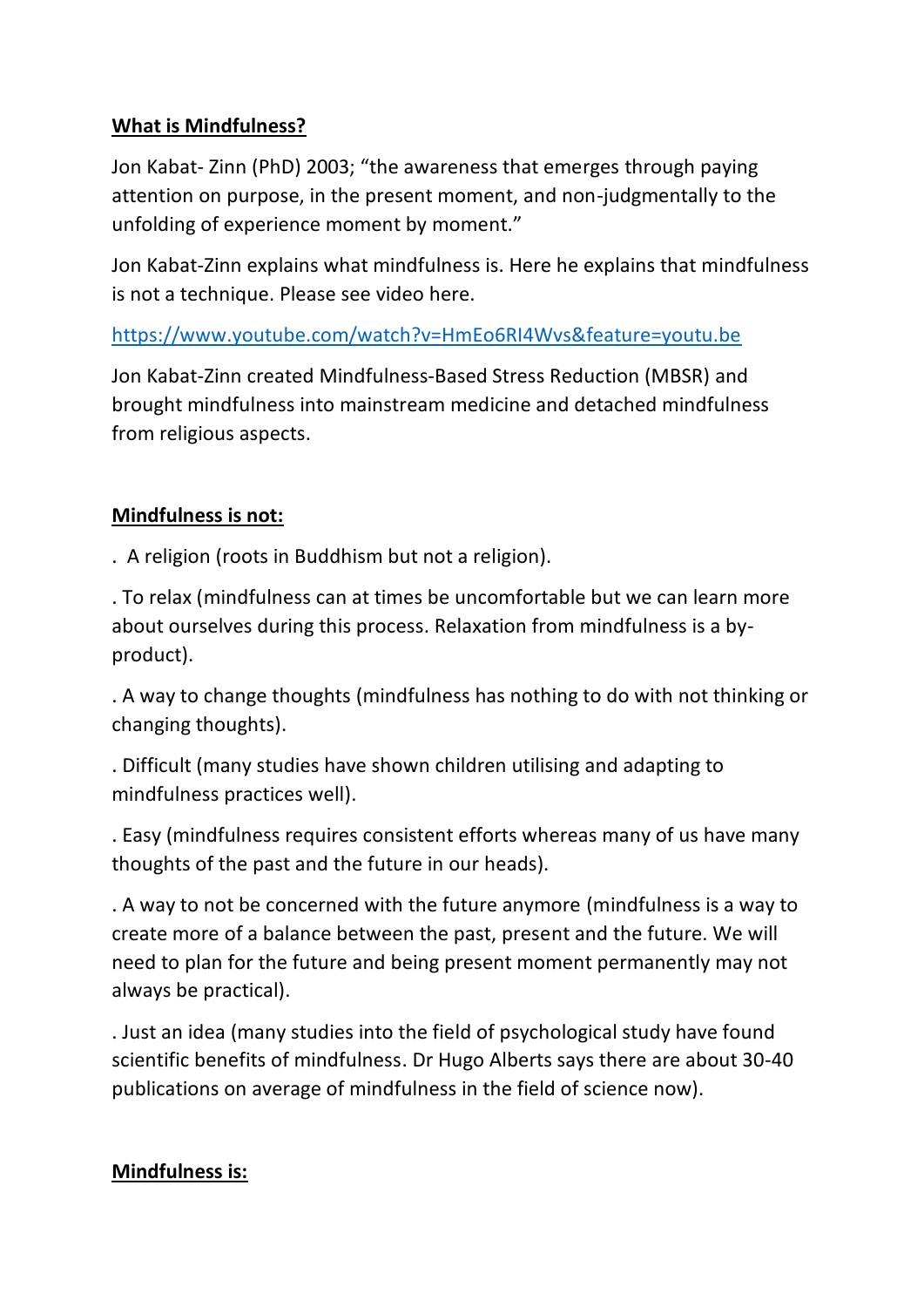. Science based;

Lakey, Kernis, Heppner & Lance in 2008 said that mindfulness practice has been associated with varying outcomes for your psychology from lower levels of depression and anxiety, and higher levels of self-esteem, authenticity and vitality.

. Integrated into many fields of psychological practices;

- ➢ Mindfulness-Based Stress Reduction (MBSR)
- ➢ Mindfulness-Based Cognitive Therapy (MBCT)
- $\triangleright$  Acceptance and Commitment Therapy (ACT)
- $\triangleright$  Dialectical Behaviour Therapy (DBT)
- ➢ Mindfulness-Based Eating Awareness Training (MB-EAT)

## **Mindfulness Key Elements**

- ➢ Attention
- ➢ Open Awareness
- ➢ Acceptance
- ➢ No identification
- ➢ Choice

## **Attention**

Paying attention to your thoughts, feelings and sensations in the body and in what parts of the body for example a tightening of the chest; your breathing, do you feel a sensation of rising with pride?

## **Open Awareness**

Here we wish to grow a mindset of being aware of our judgments. For example we often judge our internal feelings and judge those around us. For open awareness we simply want to be aware and notice our judgments as they fall into place.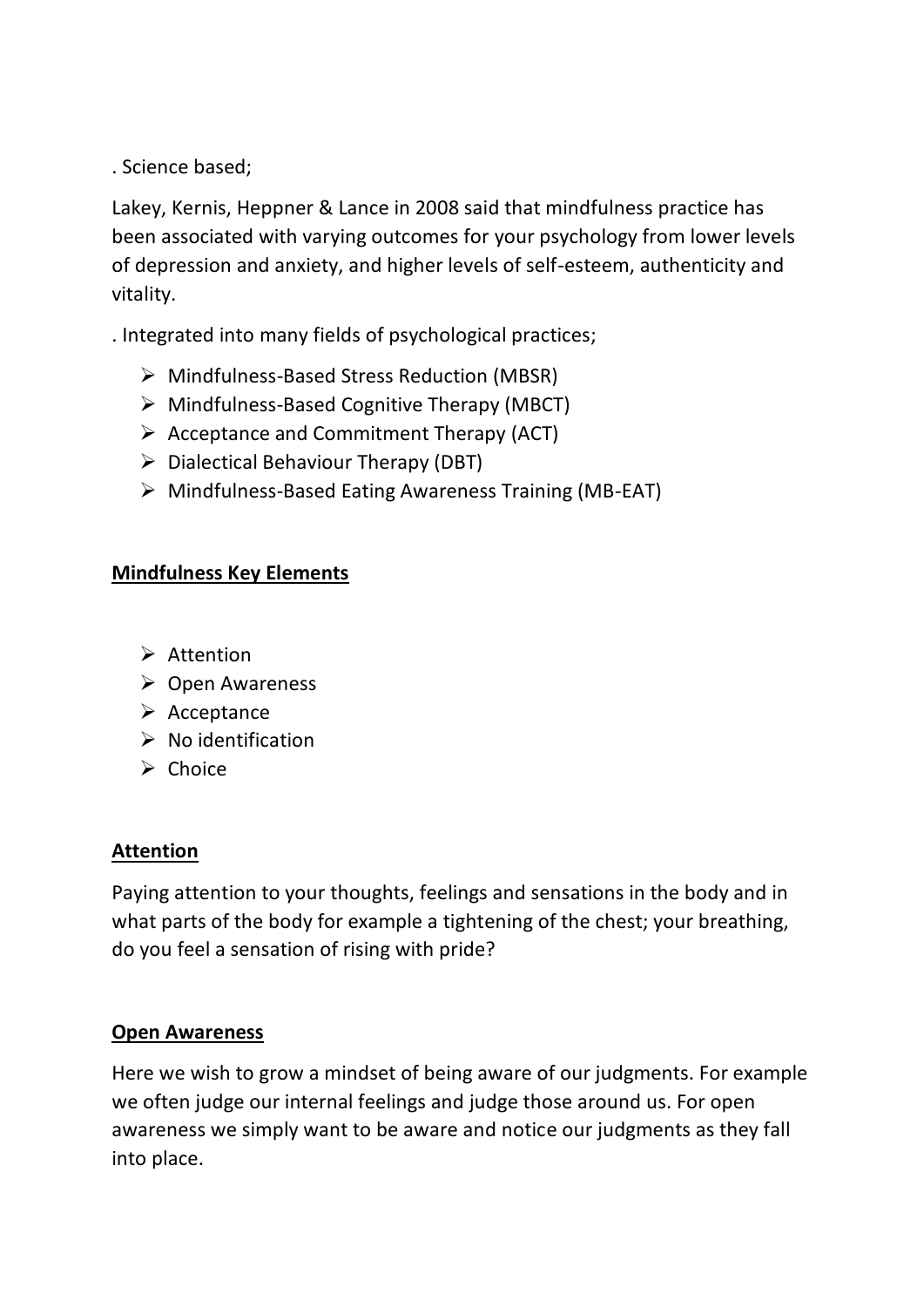Having opinions and judging is not wrong but it is important we can be aware of our judgments and see things with fresh pair of eyes and be able to experience non judgmental aspects in our way of thinking.

We often confuse reality with the judgment that we have on reality.

## **Acceptance**

Rather than pushing against feelings and experiences; acceptance is all about accepting the feeling as it is. Instead of trying to change our feeling or supressing or avoiding that feeling we accept the feeling as is.

Acceptance does not mean that we should accept anything that happens to us for example if someone insulted you; mindfulness acceptance would mean accepting the feeling that arises within you and then consciously making a choice on what you do next as opposed to automatically reacting to the event or supressing those emotions.

## **No Identification**

You are not the emotion or thought that emerges within you.

I feel sad versus I am sad.

I feel anxious versus I am anxious.

You are not the emotion or the thought; those feelings come and go and do not define you as an individual.

Allow the thought or emotion to pass like a cloud or wave and do not identify yourself as that actual emotion or thought.

Your thoughts are not an objective truth.

This means that the thought or emotion does not have as much power over you and your state of mind can change.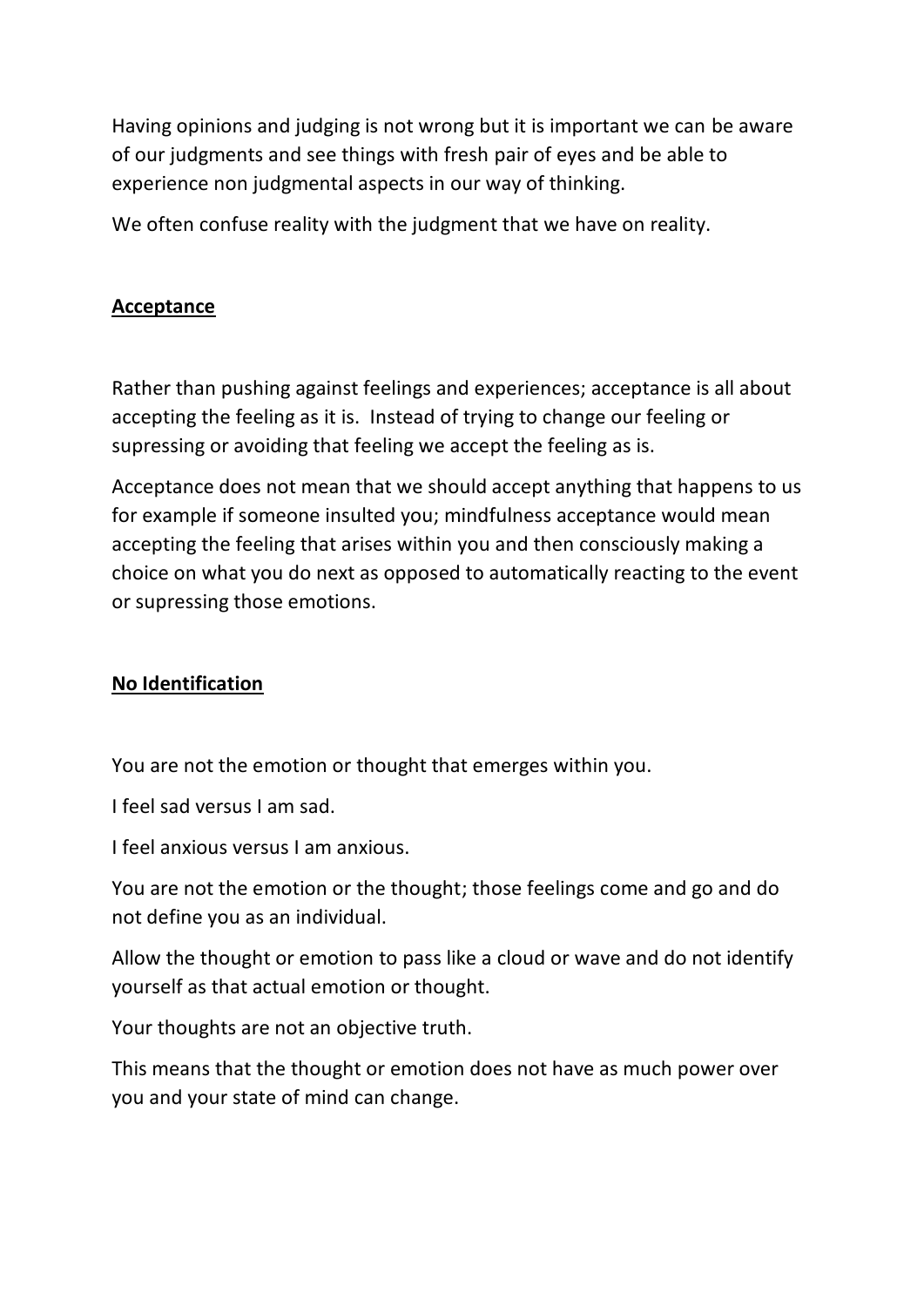## **Choice**

Here there is room between impulse and action and we have a choice.

This is a big difference between conscious behaviour and automatic behaviour. Through mindfulness practice we can become aware of our thoughts and emotions and not allow our emotional state to take charge. This is guided by awareness in mindful practice.

#### **What is Mindlessness?**

Examples of mindlessness;

- $\triangleright$  Driving from A to B and not remembering the journey or the conversation.
- $\triangleright$  Answering a partner but not listening to what they have asked you.
- $\triangleright$  Not noticing subtle build-up of emotional changes in the body.
- $\triangleright$  Thinking too much in the past or future and not appreciating the now.
- $\triangleright$  Eating without awareness; did you savour the food or were you watching television and before you realise it the bag of food or the plate is empty? This is a crucial part of dieting as well because if we can pause to make a conscious mindful choice we are not automatically eating.

These are just a few examples of mindlessness.

If we do not pay attention to what our body is telling us and emotional changes it can lead to repressed emotions or thoughts appearing later and causing us complex distraction.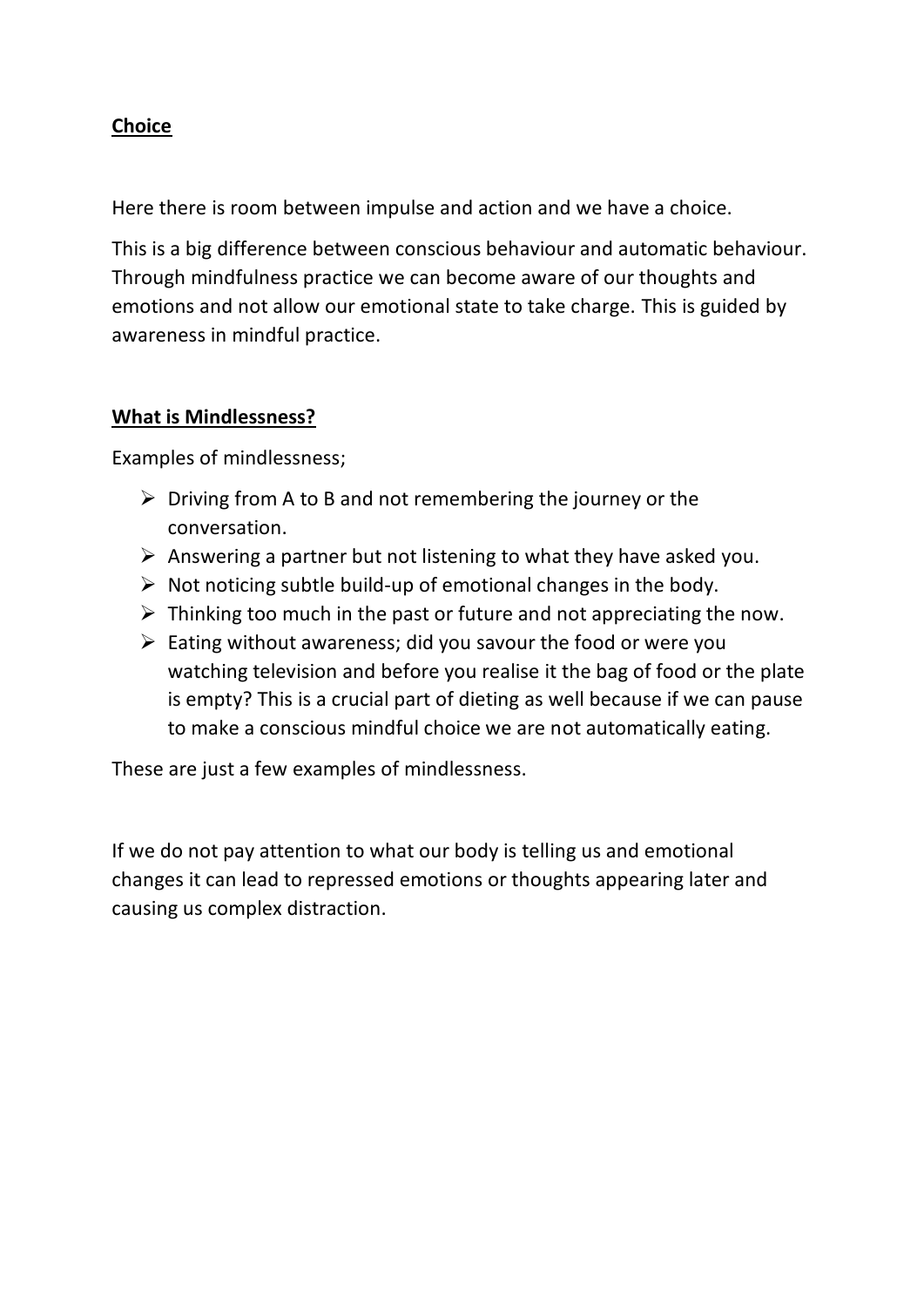### **Practicing Mindfulness**

**Attention** 

**Open Awareness**

**Acceptance** 

**No identification** 

#### **Choice**

Are needed when practicing mindfulness and automatic patterns in our behaviour can prevent these five elements working in unison.

Practice and ideally daily practice through breathing medications, body scan, mindfulness tasks, knowledge application can help with this.

#### **Activity**

Please think of a time in the last 12 months when you would say you were at your happiest moment.

How did you feel?

Would you say you were present minded?

Would you say that you felt physically positive as well as mentally positive?

Many people assume that to be happy you need to have 'no problems' in life. However, when you felt super positive at that moment above you likely had some problems at that time in your life! Would that be fair to say?

Happiness can present itself upon us through being present minded and connections to others and our environment around us in spite of other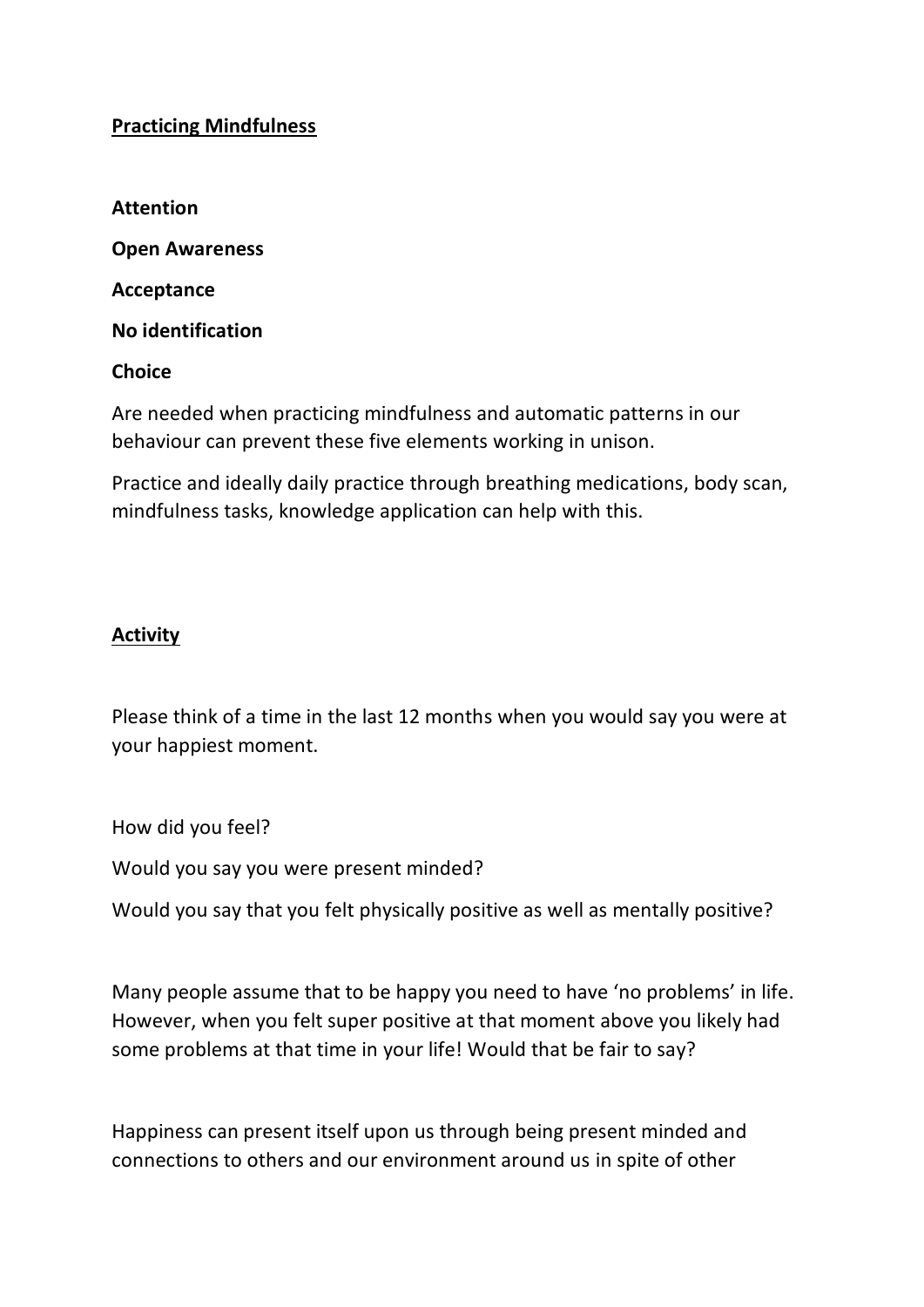difficulties our life has at that time. As we focussed on the now in that moment we temporarily forgot about any negativity in our lives which may have present past or future tense thought processes.

## **What does the present moment look like?**

The below diagram is quite common amongst people whereby our thought processes are predominately in the past or the future and the present moment Is squeezed.



The below diagram shows what a mindful mindset would look like; mindfulness is not to always be present but to find a balance between the past, present and future of our thoughts. We want to create more balanced division of attention. We have a key focus on the present moment but still have thoughts on the past and present moments but in a healthier way.

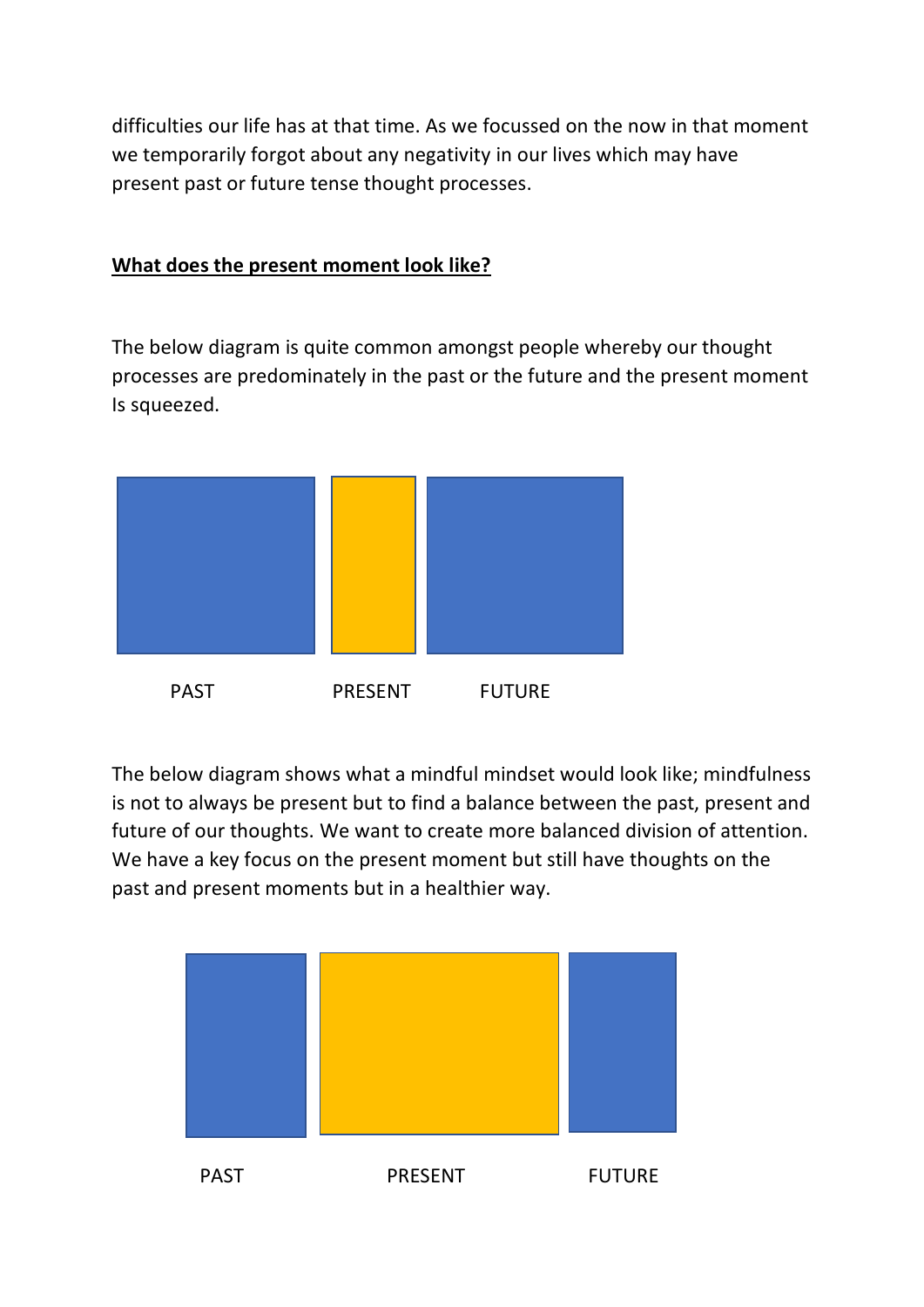## **Thoughts**

Thoughts can disconnect us from the present moment. You can experience the present moment but you cannot think the present moment. We can think of our anchor point (explained later) but if we think of the past or future or "I should be thinking in the present moment" we will be disconnected to the actual now. Some mindfulness exercises require thought but this is a training process for the mind.

Interpretations of thoughts are not facts. So when we think of something that makes us feel negatively; in the same way emotions pass like clouds or waves; neither the though or emotion is a fact and neither one defines us. People can interpret thoughts as facts but it does not always make them so.

For example if someone were to ignore a message that you sent; you may think negatively about this and this could produce negative emotion; whereas in reality there could be 101 different reasons why you did not get a response.

Mindfulness helps us to observe what is really going on versus a train of thought taking over.

## **Attention and Forces**

Which attentional force takes our focus the most?

INTERNAL:

*EMOTION* 

*THOUGHT* 

## EXTERNAL:

*NOISE* 

*VISUAL*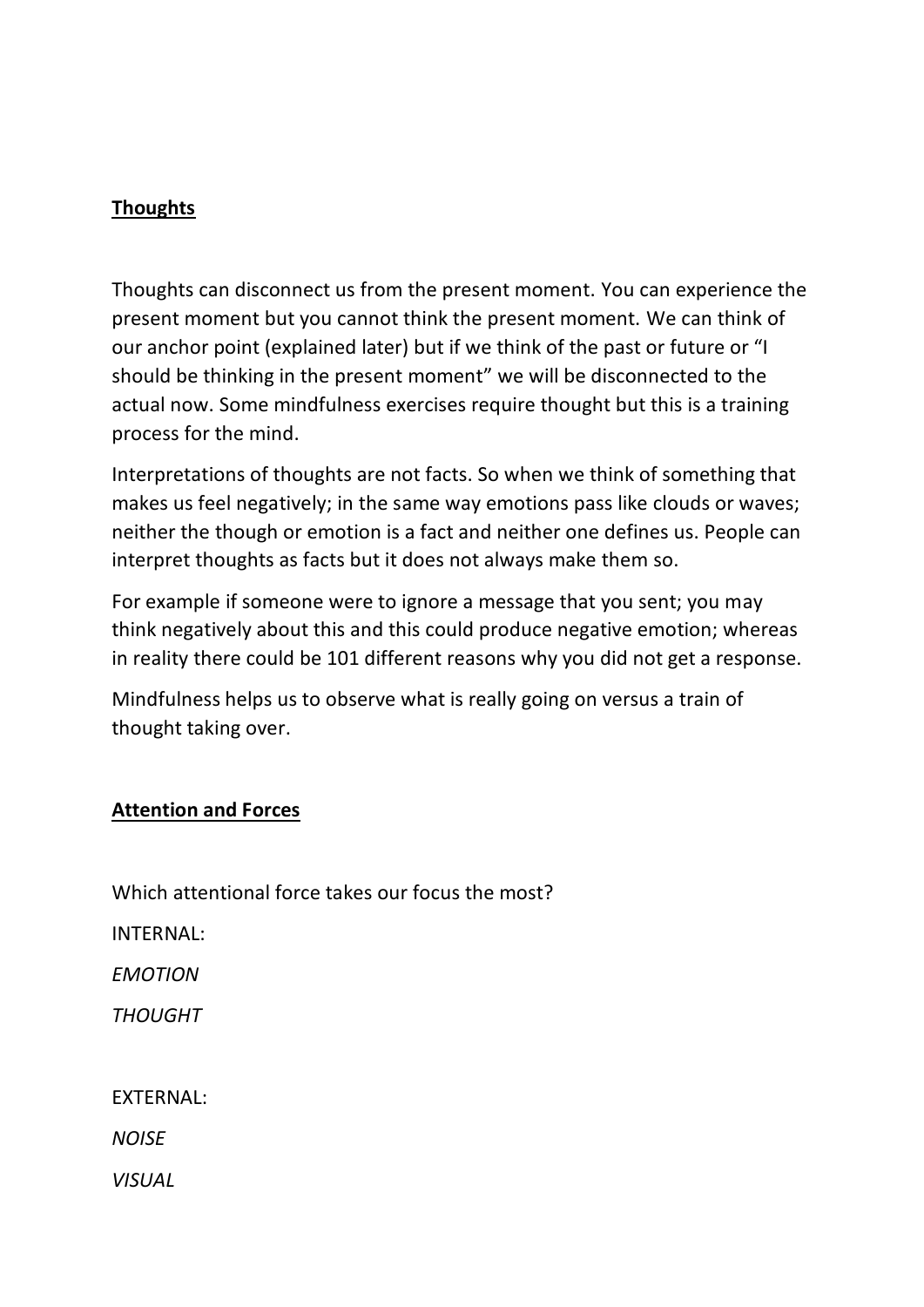Mindfulness is about regulating that attention.

Trying not to think of something is challenging if not impossible.

## **Mindfulness is not a way to clear the mind and not think anymore or to stop thoughts from happening.**

Mindfulness is instead a way for us to deal with thoughts. Thoughts can be positive such as creative thinking and planning a holiday but they can also be negative such as worry or negative self-talk.

**Suppression** and **distraction** are two ways people can 'handle' negative thoughts and this can cause those thoughts to re-emerge at a later date in addition to being temporary 'solutions'.

Constructive ways to 'handle' thoughts are;

- $\triangleright$  Observing thoughts
- $\triangleright$  Letting them pass
- $\triangleright$  Takin the thought(s) less seriously

Ways to deal with thoughts with mindfulness;

- $\triangleright$  To focus our attention to one point
- $\triangleright$  Use an anchor point
- $\triangleright$  Return to this anchor point

Examples of anchor points could be sensations in our body, our breathing, a physical object or a real world sound.

**We observe our thoughts > we observe our anchor point > equals mindful practice of thoughts.**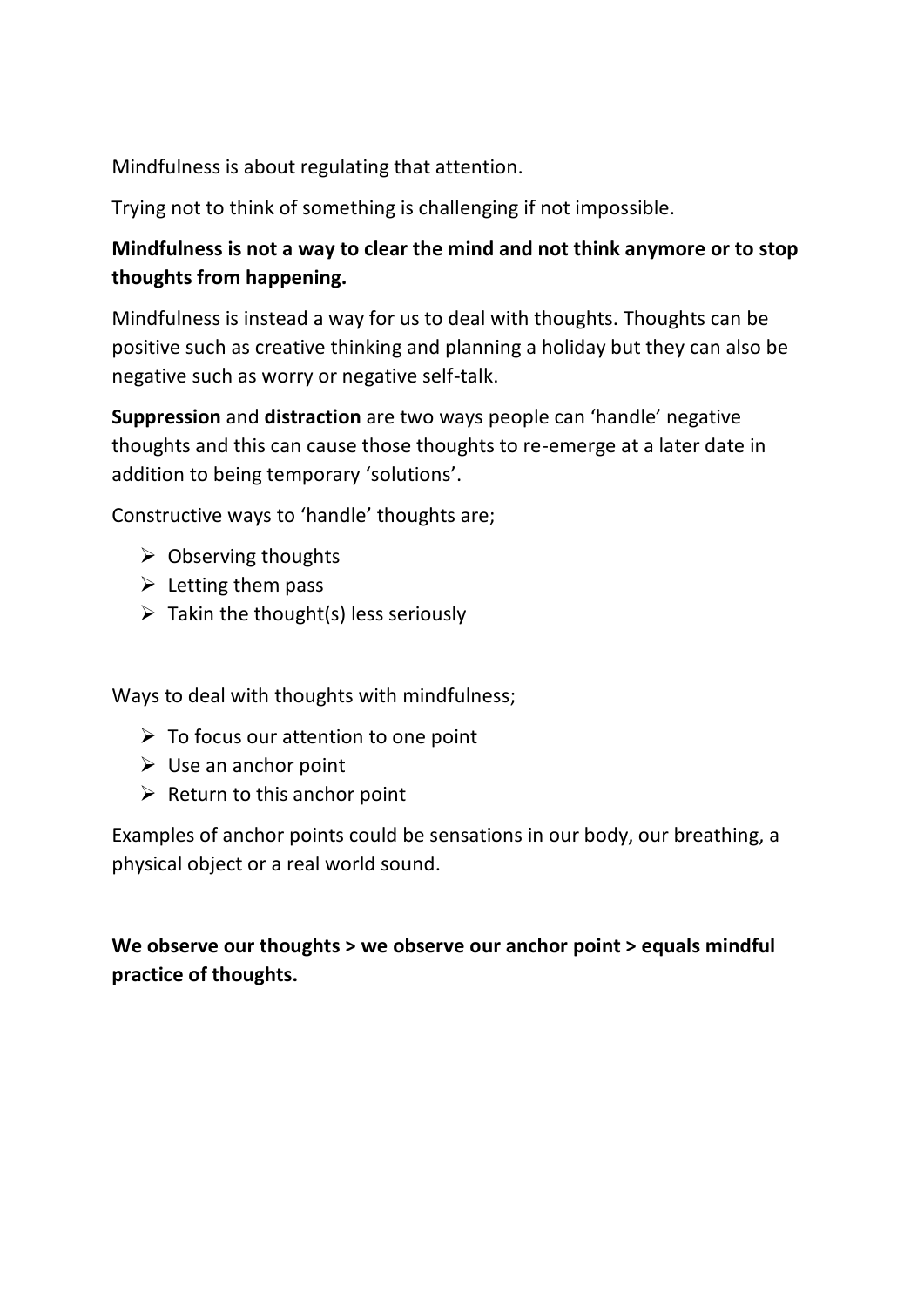

*David is the founder of www.meaningfulpaths.com a platform to help people reach their best selves. David is also the founder of www.skipitcommunity.com where people 'skip' unhealthy foods and habits and instead use that money saved to donate for the health and well-being of children internationally.*